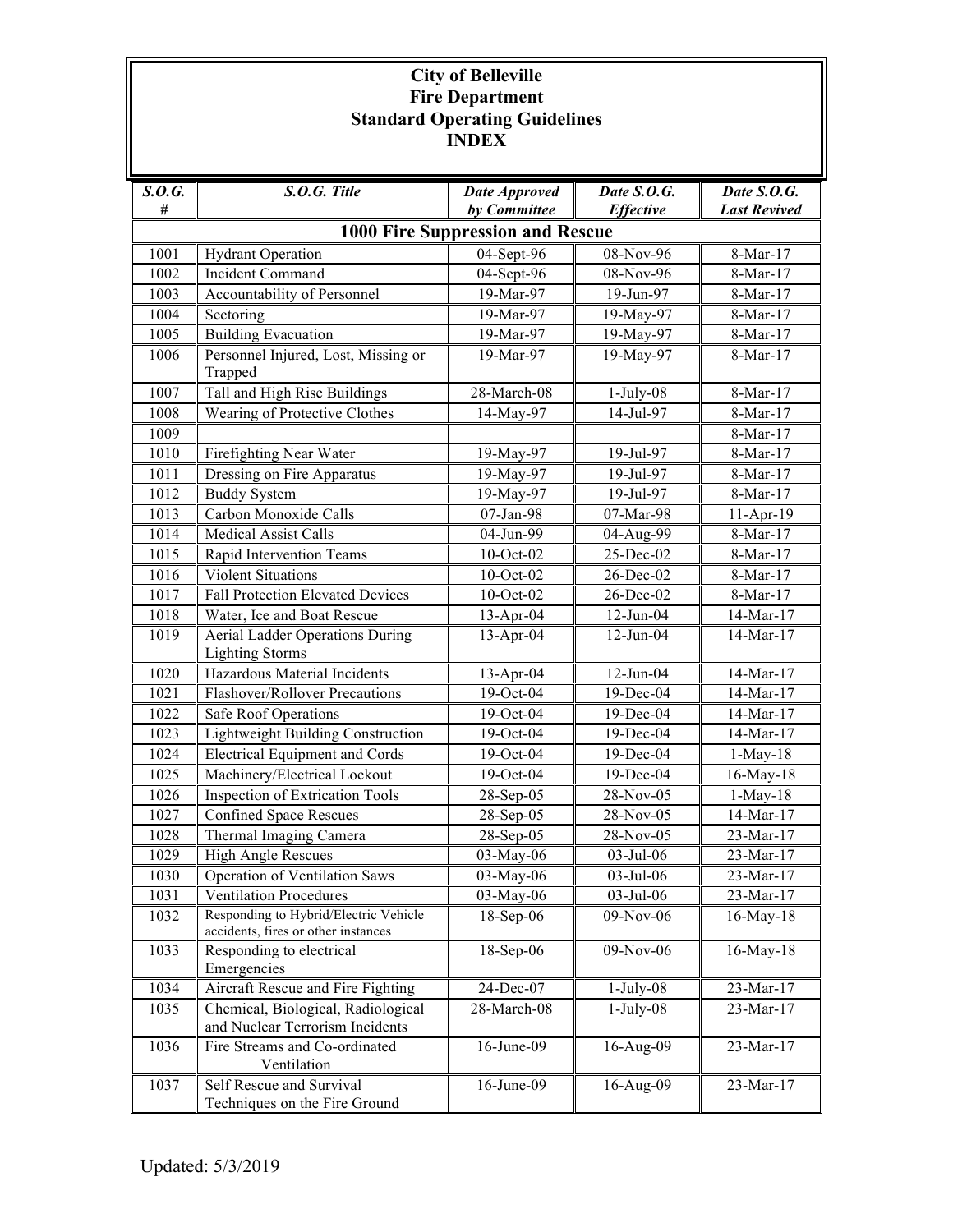## **City of Belleville Fire Department Standard Operating Guidelines INDEX**

| S. O. G.                   | S.O.G. Title                                              | <b>Date Approved</b> | Date S.O.G.      | Date S.O.G.         |  |  |  |
|----------------------------|-----------------------------------------------------------|----------------------|------------------|---------------------|--|--|--|
| #                          |                                                           | by Committee         | <b>Effective</b> | <b>Last Revived</b> |  |  |  |
| 1038                       | High Pressure Lifting Bags                                | 9-May-11             | 9-May-11         | 23-Mar-17           |  |  |  |
| 1039                       | Multi Gas Monitor                                         | 9-May-11             | 9-May-11         | $6-Nov-18$          |  |  |  |
| 1040                       | <b>Elevator Rescue</b>                                    | 27-Oct-11            | 27-Oct-11        | 23-Mar-17           |  |  |  |
| 1041                       |                                                           |                      |                  |                     |  |  |  |
| <b>2000 Communications</b> |                                                           |                      |                  |                     |  |  |  |
| 2001                       | Request for Ambulance/Police                              | 07-Feb-96            | 07-Apr-96        | 13-Apr-17           |  |  |  |
| 2002                       | Radio Communications                                      | 04-Feb-98            | 04-Apr-98        | $13-Apr-17$         |  |  |  |
| 2003                       | Incident Safety Officer                                   | 28-Sep-05            | 28-Nov-05        | 13-Apr-17           |  |  |  |
| 2004                       | Post Incident Analysis                                    | 9-May-11             | 9-May-11         | 20-Apr-17           |  |  |  |
| 2005                       | Stand Down/Non-Emergency                                  | 27-Oct-11            | 27-Oct-11        | 20-Apr-17           |  |  |  |
|                            | Response                                                  |                      |                  |                     |  |  |  |
| 2006                       | <b>Request for Victim Services</b>                        | 27-Oct-11            | 27-Oct-11        | 20-Apr-17           |  |  |  |
| 3000 Health and Safety     |                                                           |                      |                  |                     |  |  |  |
| 3001                       | Limit Exposure To Diesel Fumes                            | 10-Oct-02            | 26-Dec-02        | 20-Apr-17           |  |  |  |
| 3002                       | <b>Exposure To Asbestos</b>                               | 06-Sep-98            | 06-Nov-98        | $1-May-18$          |  |  |  |
| 3003                       | <b>Wildland Fire Fighting</b>                             | 10-Oct-02            | 26-Dec-02        | 20-Apr-17           |  |  |  |
| 3004                       | Noise Levels                                              | 10-Oct-02            | 26-Dec-02        | 20-Apr-17           |  |  |  |
| 3005                       | <b>Respiratory Protection Program</b>                     | 19-Oct-04            | 19-Dec-04        | $20$ -Apr-17        |  |  |  |
| 3006                       | <b>Enclosed Cabs For Fire Trucks</b>                      | 19-Oct-04            | $19$ -Dec-04     | 2-May-17            |  |  |  |
| 3007                       | Inspection and Replacement of                             | 01-Mar-05            | 29-Apr-05        | $2-May-17$          |  |  |  |
|                            | <b>Bunker Gear</b>                                        |                      |                  |                     |  |  |  |
| 3008                       | Fire Fighter Helmet Fit                                   | 19-Oct-04            | 19-Dec-04        | 2-May-17            |  |  |  |
| 3009                       | Designated Officer Program for                            | 28-Sep-05            | 28-Nov-05        | $2-May-17$          |  |  |  |
|                            | Communicable Diseases                                     |                      |                  |                     |  |  |  |
| 3010                       | Clandestine Drug Lab/Marijuana                            | 28-Sep-05            | 28-Nov-05        | $2-May-17$          |  |  |  |
|                            | <b>Grow House Responses</b>                               |                      |                  |                     |  |  |  |
| 3011                       | Rehabilitation during Emergency and                       | 03-May-06            | 03-Jul-06        | $6-Nov-18$          |  |  |  |
|                            | <b>Training Operations</b>                                |                      |                  |                     |  |  |  |
| 3012                       | Heat and Cold Stress                                      | 03-May-06            | 03-Jul-06        | $1-May-18$          |  |  |  |
| 3013                       | Life Safety Ropes                                         | $03-May-06$          | 03-Jul-06        | 2-May-17            |  |  |  |
| 3014                       | Clean-up of Absorbent Materials at                        | 03-May-06            | 03-Jul-06        | $2-May-17$          |  |  |  |
|                            | Motor Vehicle Accidents                                   |                      |                  |                     |  |  |  |
| 3015                       | Exposure to Biological, Chemical or                       | 03-May-06            | 03-Jul-06        | 2-May-17            |  |  |  |
|                            | Physical Agents                                           |                      |                  |                     |  |  |  |
| 3016                       |                                                           |                      |                  | $2-May-17$          |  |  |  |
| 3017                       | Respiratory Exposure and Injury                           | 24-Dec-08            | $1-July-08$      | $2-May-17$          |  |  |  |
|                            | During Salvage and Overhaul                               |                      |                  |                     |  |  |  |
| 3018                       | <b>Exercise Equipment</b>                                 | 16-June-09           | 16-Aug-09        | $2-May-17$          |  |  |  |
| 3019                       | <b>Building Collapse</b>                                  | 16-June-09           | $28$ -June- $10$ | $2-May-17$          |  |  |  |
| 3020                       | Safety While Riding in Fire<br><b>Department Vehicles</b> | 16-June-09           | 28-June-10       | $2-May-17$          |  |  |  |
|                            |                                                           |                      |                  |                     |  |  |  |
| 3021                       | <b>Transporting PPE</b>                                   | $9$ -May-11          | 9-May-11         | 9-May-17            |  |  |  |
| 3022                       | Compressor, Fill Station and Purge<br>Panel               | $9-May-11$           | 9-May-11         | $9-May-17$          |  |  |  |
| 3023                       | Fall Protection from Fire Apparatus                       | $27-Oct-11$          | 27-Oct-11        | $6-Nov-18$          |  |  |  |